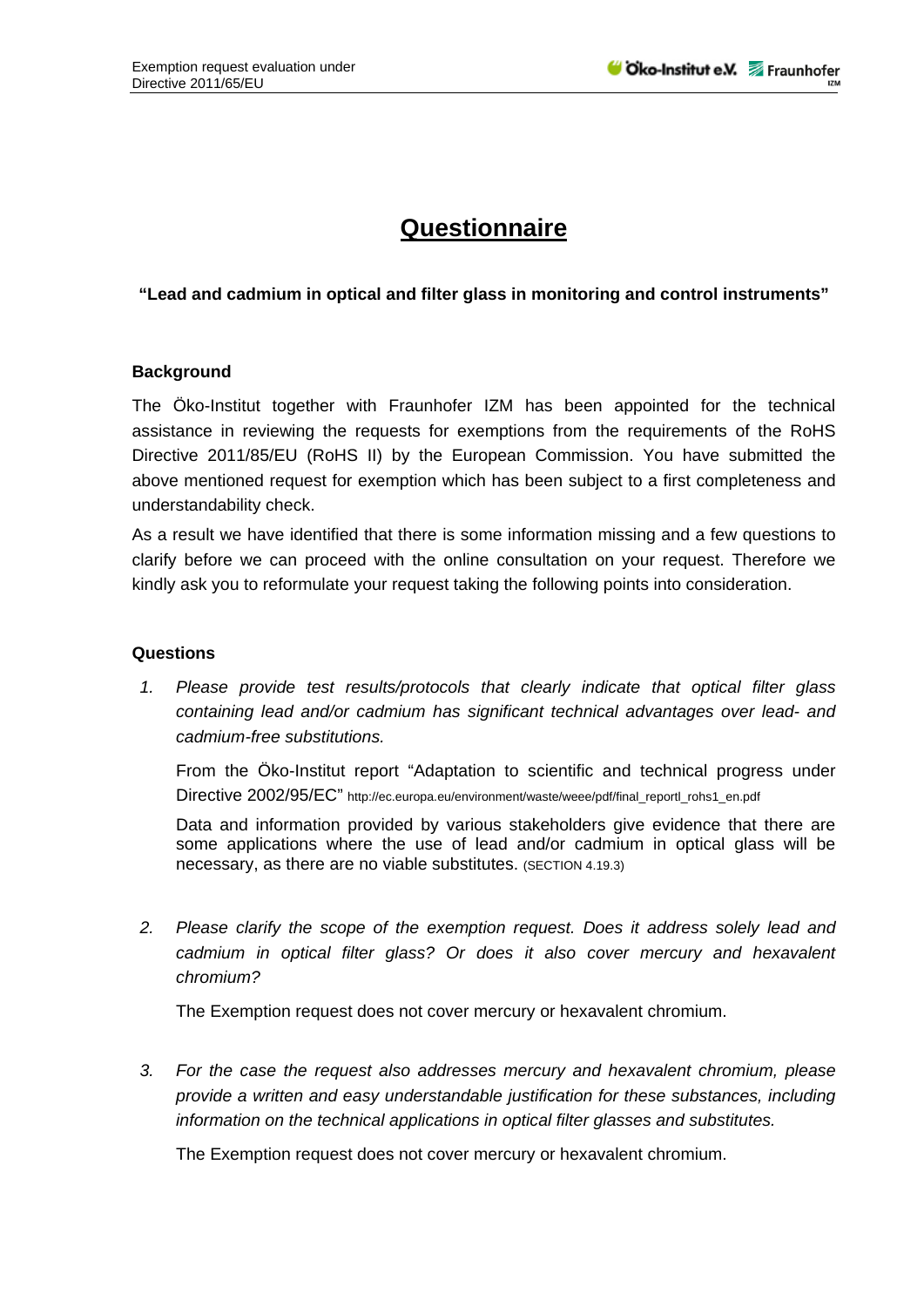*4. Please specify which substances or combinations of substances are used in lead- and cadmium-free optical filter glasses (information on substitutes). Give information on the application range (e.g. product type, temperature range, range of refractive index) in which these substitutes are already applied. Please provide this information for each substance covered in this proposal for exemption.* 

The research into alternatives for applications covered by the old exemptions; testing and evaluation of available substitutes and defining of transition programmes; was not considered a priority as there was no apparent regulatory requirement since these applications were presumed to be available for the new categories brought into the RoHS scope. For further details see General comments Sections 1.1 and 2.

*5. Please give information on the research activities on substitutions for lead and cadmium in optical filter glass carried out by yourself and/or other sector players, including other companies in the supply chain.* 

.The research into alternatives for applications covered by the old exemptions; testing and evaluation of available substitutes and defining of transition programmes; was not considered a priority as there was no apparent regulatory requirement since these applications were presumed to be available for the new categories brought into the RoHS scope. For further details see General comments Sections 1.1 and 2.

*6. Please give information on efforts carried out to evaluate research activities on substitutes (e.g. number of optical filter glass producers contacted in relation to the whole market).* 

The research into alternatives for applications covered by the old exemptions; testing and evaluation of available substitutes and defining of transition programmes; was not considered a priority as there was no apparent regulatory requirement since these applications were presumed to be available for the new categories brought into the RoHS scope. For further details see General comments Sections 1.1 and 2.

*7. Please indicate if the negative environmental, health and/or consumer safety impacts caused by substitution are likely to outweigh the environmental, health and/or consumer safety benefits. If existing, please refer to relevant studies on negative impacts caused by substitution.*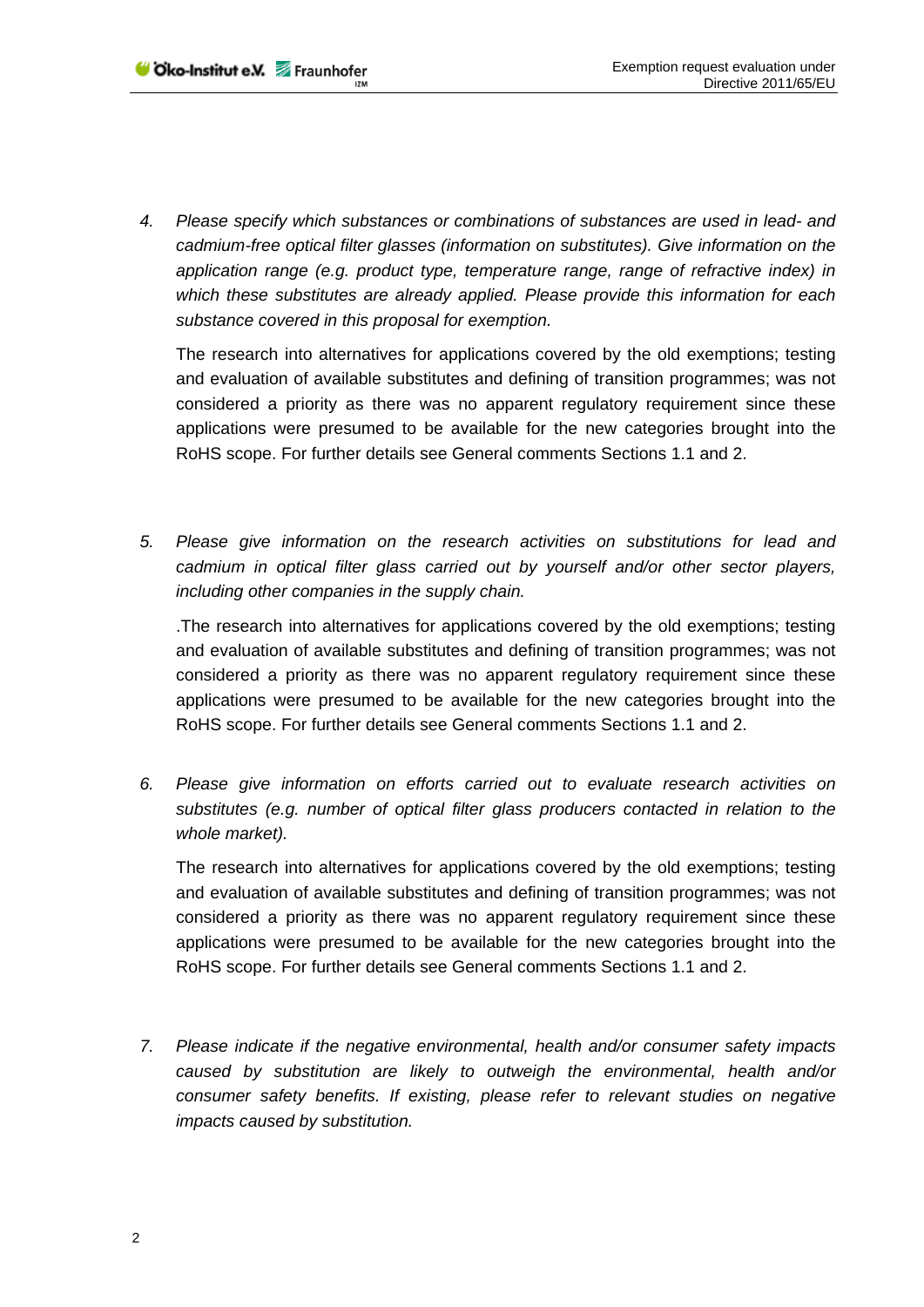.

The research into alternatives for applications covered by the old exemptions; testing and evaluation of available substitutes and defining of transition programmes; was not considered a priority as there was no apparent regulatory requirement since these applications were presumed to be available for the new categories brought into the RoHS scope. For further details see General comments Sections 1.1 and 2.

*8. If mercury and hexavalent chromium shall also be covered by the proposal for exemption, please also provide information on substitutes and research activities for these substances.* 

The Exemption request does not cover mercury or hexavalent chromium.

*9. The proposal for exemption states that the company Schott already offers lead-free alternatives. Please specify the range of use of these alternatives and their possible limitations. Please also provide this information for other lead- and cadmium-free products on the market.* 

No additional information is available in advance of the public consultation.

*10. The proposal for exemption states that lead-free alternatives are only available with low refractive index. Please further specify the range of the refractive index in which no lead-free alternatives of sufficient quality are on the market or in development.* 

No additional information is available in advance of the public consultation.

*11. Would it be possible to limit an exemption for optical glasses for a certain refractive index range?* 

No, since refractive index is not the only factor involved, as noted in the original submission. Detailed technical information is not available at this stage. The reason is that this exemption was presumed to be available for category 9 and therefore no detail assessment and investigation has been performed so far. Our supply chains are very complex as our products are made of thousands of parts and we deal with a substantial number of suppliers. For further details see General comments Sections 1 and 2.2. 8

*12. The proposal for exemption states that substitutes have lower quality than lead- or cadmium-containing optical filter glasses. Please provide an objective definition of quality aspects of optical filter glasses, including quality aspect (e.g. thermal stability),*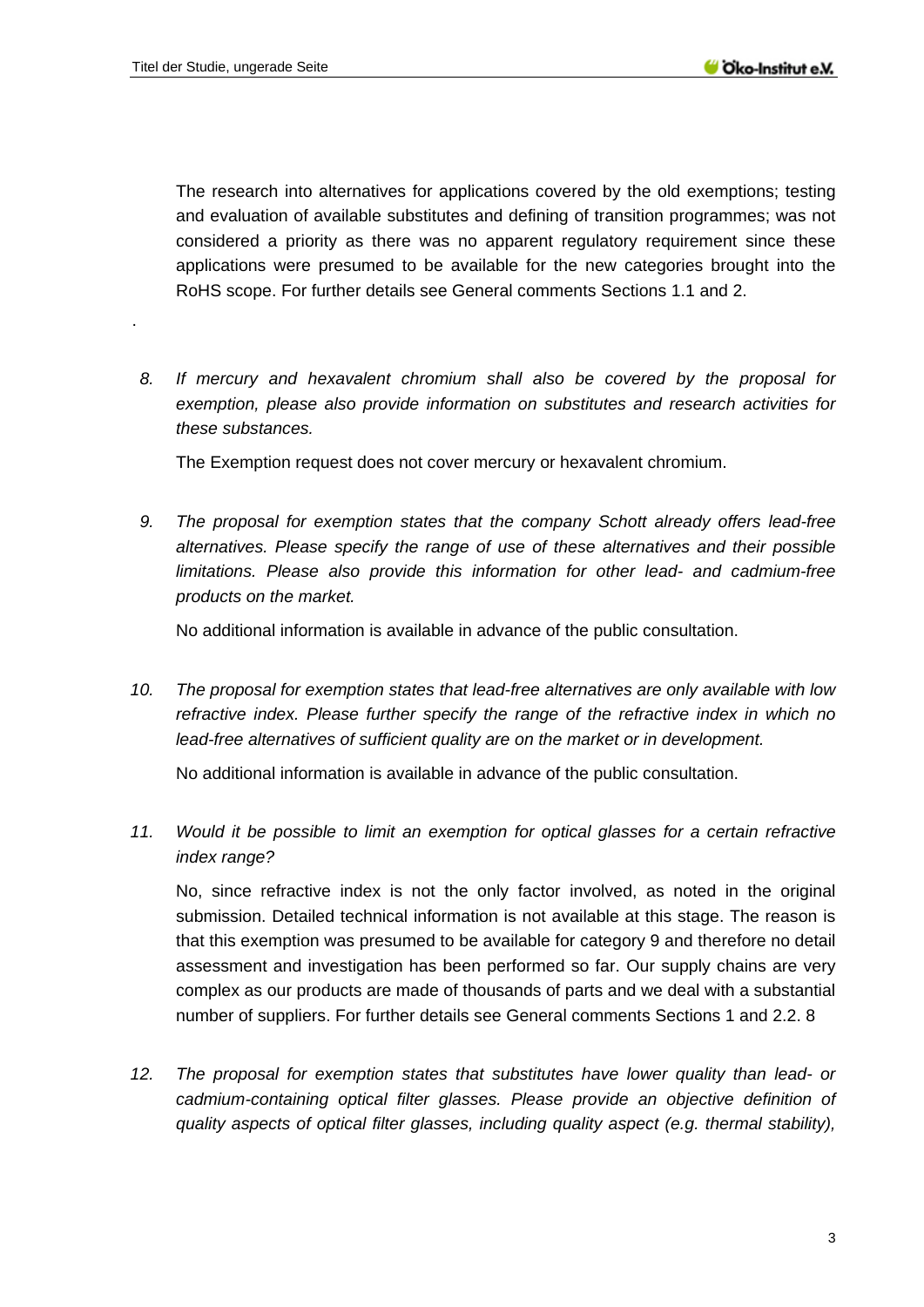*indicators (e.g. maximum variation over a certain temperature range) and threshold values for the applications included in this proposal for exemption.* 

This request is inconsistent with scope of Exemptions 13a and 13b of Annex III. No additional information is available in advance of the public consultation. For further details see General comments Section 2.

*13. Please provide a common definition of the applications that shall be covered by a possible exemption. The definition should specify functions and typical application ranges (e.g. optical precision measurement instruments for laboratory use with a refractive index larger than…). In addition, product lists can be added.* 

This request is inconsistent with scope of Exemptions 13a and 13b of Annex III.

From the Öko-Institut report "Adaptation to scientific and technical progress under Directive 2002/95/EC" http://ec.europa.eu/environment/waste/weee/pdf/final\_reportl\_rohs1\_en.pdf

"Although stakeholder could provide an enumeration and list of application examples, this list would be by no means fully exhaustive, because applications which make use of these glasses would be possibly several hundreds in number." (Section 4.18.3)

No additional information is available in advance of the public consultation.

*14. You are proposing an exemption valid until 2021 and claim that in many products, substitution is impractical as the design and qualification effort required is equivalent to that for a wholly new product introduction. How are the forecasts for substitutions over the next ten years? Will research and market penetration of alternatives, as well as innovation cycle in optical measurement instruments allow a complete substitution after 2021? (It is clear that you cannot give perfect forecast for the technical and market developments for the next ten years. Nevertheless, a sound and justified outlook could help in the evaluation and stakeholder process).* 

The research into alternatives for applications covered by the old exemptions; testing and evaluation of available substitutes and defining of transition programmes; was not considered a priority as there was no apparent regulatory requirement since these applications were presumed to be available for the new categories brought into the RoHS scope. The European Commission and ERA confirmed the need of continuation of the exemptions for category. 9. For more details see General comments, Section 1.1

The path to finding a proven reliable alternative is unknown at this time and we cannot predict if such a substitute can be found far less widely available in ten years.

It is important to stress that many products have been already transitioned to RoHS compliant products, with the assumption that existing RoHS exemptions continue to apply.